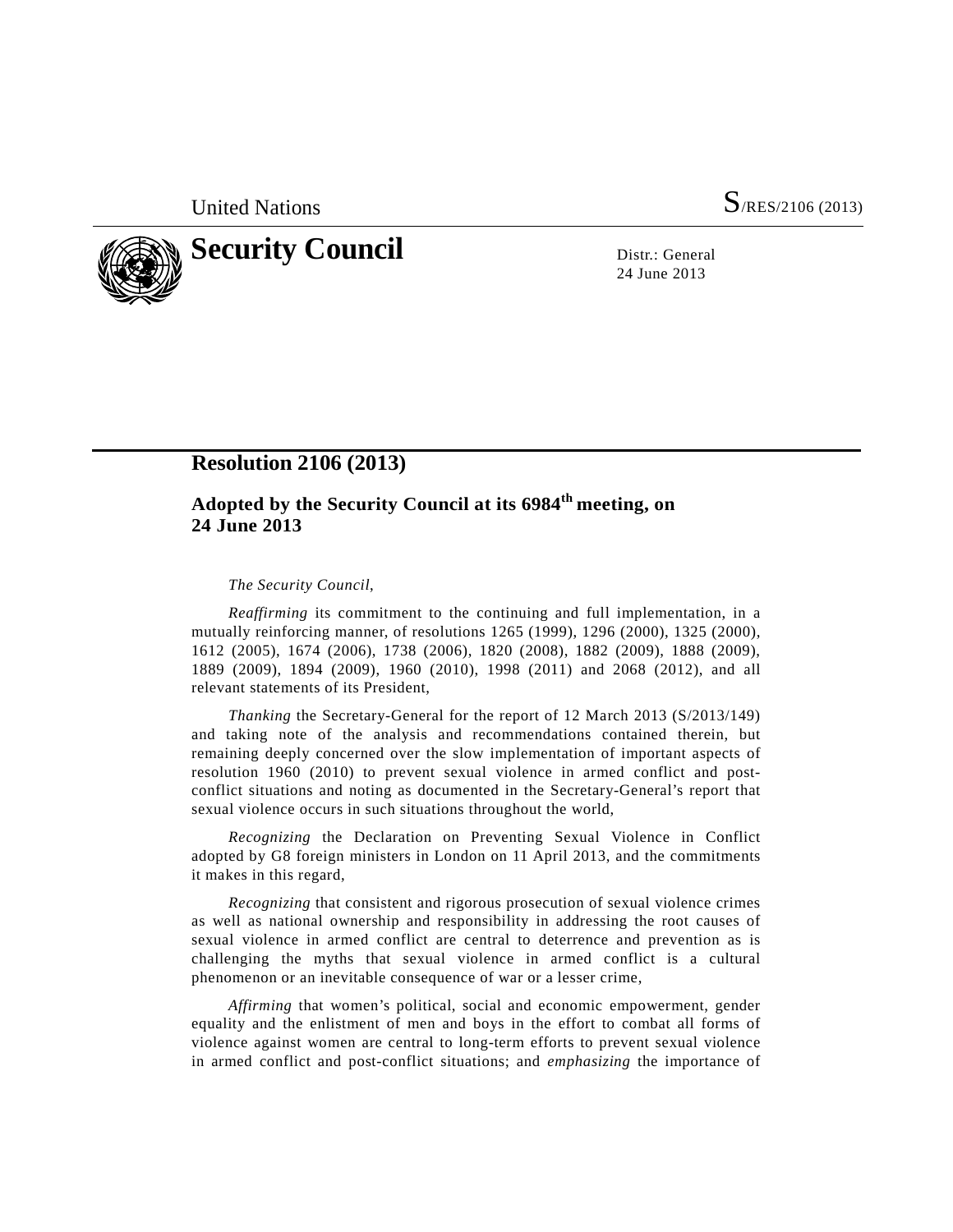the full implementation of resolution 1325 (2000) while noting the ongoing work on a set of indicators for the implementation of resolution 1325 (2000) and subsequent resolutions on women and peace and security, and recognizing UN-Women's efforts in this area,

*Noting* with concern that sexual violence in armed conflict and post-conflict situations disproportionately affects women and girls, as well as groups that are particularly vulnerable or may be specifically targeted, while also affecting men and boys and those secondarily traumatized as forced witnesses of sexual violence against family members; and *emphasizing* that acts of sexual violence in such situations not only severely impede the critical contributions of women to society, but also impede durable peace and security as well as sustainable development,

*Recognizing* that States bear the primary responsibility to respect and ensure the human rights of all persons within their territory and subject to their jurisdiction as provided for by international law; and *reaffirming* that parties to armed conflict bear the primary responsibility to ensure the protection of civilians,

*Reaffirming* its respect for the sovereignty, territorial integrity and political independence of all States in accordance with the Charter,

*Recalling* the inclusion of a range of sexual violence offenses in the Rome Statute of the International Criminal Court (ICC) and the statutes of the ad hoc international criminal tribunals,

*Noting* the provision in the Arms Trade Treaty that exporting States Parties shall take into account the risk of covered conventional arms or items being used to commit or facilitate serious acts of gender-based violence or serious acts of violence against women and children,

*Further recalling* that international humanitarian law prohibits rape and other forms of sexual violence,

*Recalling* the Human Rights Due Diligence Policy on United Nations Support to non-United Nations Security Forces as a tool to enhance compliance with international humanitarian, human rights and refugee law, including to address sexual violence in armed conflict and post-conflict situations,

*Having considered* the report of the Secretary-General and stressing that the present resolution does not seek to make any legal determination as to whether situations that are referred to in the Secretary-General's report are or are not armed conflicts within the context of the Geneva Conventions and the Additional Protocols thereto, nor does it prejudge the legal status of non-State parties involved in these situations,

 1. *Affirms* that sexual violence, when used or commissioned as a method or tactic of war or as a part of a widespread or systematic attack against civilian populations, can significantly exacerbate and prolong situations of armed conflict and may impede the restoration of international peace and security; *emphasizes* in this regard that effective steps to prevent and respond to such acts significantly contribute to the maintenance of international peace and security; and *stresses* women's participation as essential to any prevention and protection response;

 2. *Notes* that sexual violence can constitute a crime against humanity or a constitutive act with respect to genocide; further recalls that rape and other forms of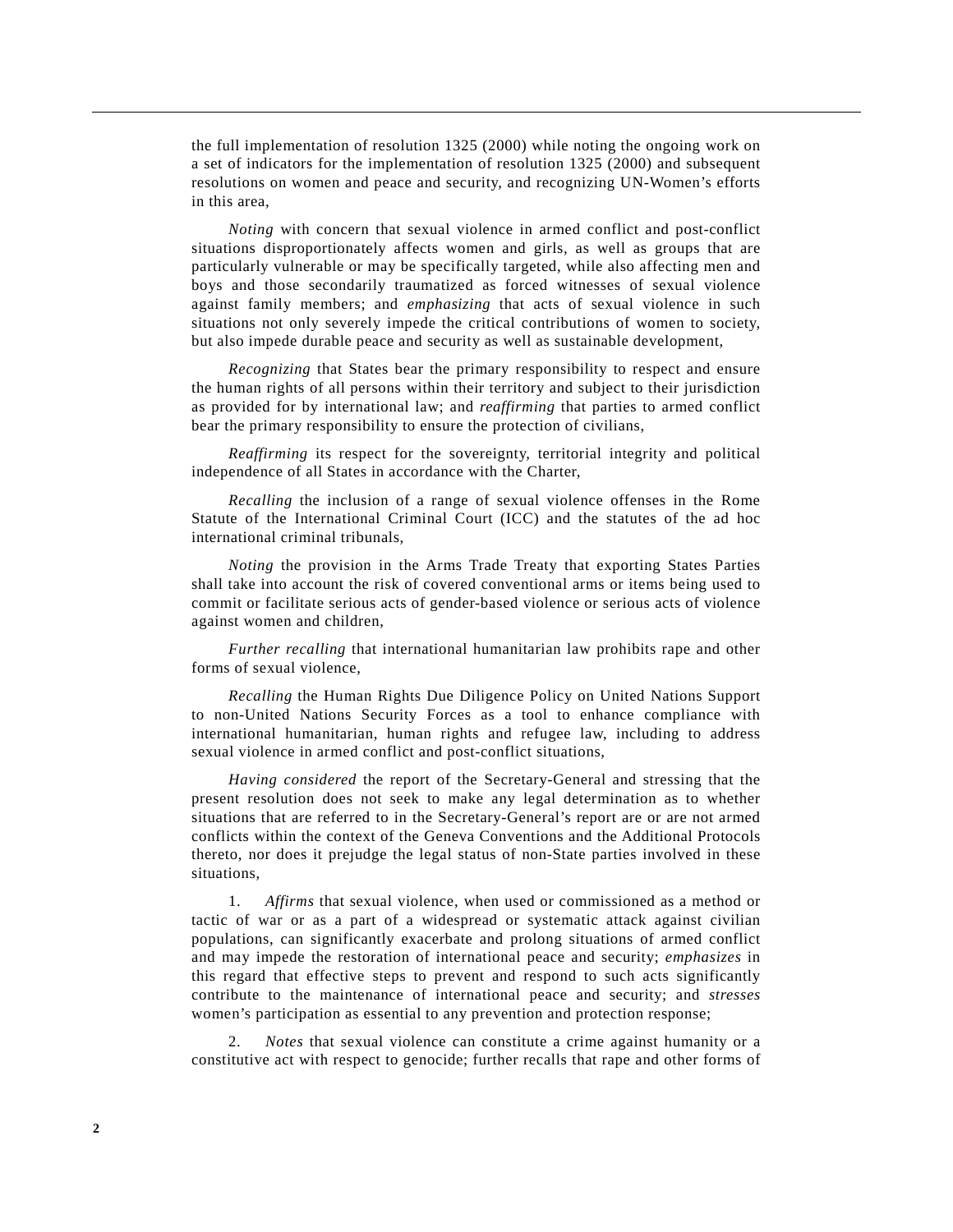serious sexual violence in armed conflict are war crimes; *calls upon* Member States to comply with their relevant obligations to continue to fight impunity by investigating and prosecuting those subject to their jurisdiction who are responsible for such crimes; *encourages* Member States to include the full range of crimes of sexual violence in national penal legislation to enable prosecutions for such acts; *recognizes* that effective investigation and documentation of sexual violence in armed conflict is instrumental both in bringing perpetrators to justice and ensuring access to justice for survivors;

 3. *Notes* that the fight against impunity for the most serious crimes of international concern committed against women and girls has been strengthened through the work of the ICC, ad hoc and mixed tribunals, as well as specialized chambers in national tribunals; *reiterates* its intention to continue forcefully to fight impunity and uphold accountability with appropriate means;

 4. *Draws attention* to the importance of a comprehensive approach to transitional justice in armed conflict and post-conflict situations, encompassing the full range of judicial and non-judicial measures, as appropriate;

 5. *Recognizes* the need for more systematic monitoring of and attention to sexual violence in armed conflict and post-conflict situations and other women and peace and security commitments in its own work and, in this regard, expresses its intent to employ, as appropriate, all means at its disposal to ensure women's participation in all aspects of mediation, post-conflict recovery and peacebuilding and to address sexual violence in conflict, including, inter alia, in the establishment and review of peacekeeping and political mandates, public statements, country visits, fact-finding missions, international commissions of inquiry, consultations with regional bodies and in the work of relevant Security Council sanctions committees;

 6. *Recognizes* the need for more timely, objective, accurate and reliable information as a basis for prevention and response and requests the Secretary General and relevant United Nations entities to accelerate the establishment and implementation of monitoring, analysis and reporting arrangements on conflictrelated sexual violence, including rape in situations of armed conflict and postconflict and other situations relevant to the implementation of resolution 1888 (2009), as appropriate, and taking into account the specificity of each country;

 7. *Calls for* the further deployment of Women Protection Advisors (WPA) in accordance with resolution 1888 to facilitate the implementation of Security Council resolutions on women and peace and security and calls upon the Secretary General to ensure that the need for, and the number and roles of WPAs are systematically assessed during the planning and review of each United Nations peacekeeping and political mission, and to ensure that these experts are adequately trained and deployed in a timely manner; and *recognizes* the role of UN Action against Sexual Violence in Conflict in facilitating coordinated responses of relevant peacekeeping, humanitarian, human rights, political and security actors and emphasizes the need for enhanced coordination, information sharing, analysis, response planning and implementation across these sectors;

 8. *Recognizes* the distinct role of Gender Advisors in ensuring that gender perspectives are mainstreamed in policies, planning and implementation by all mission elements; *calls upon* the Secretary General to continue to deploy Gender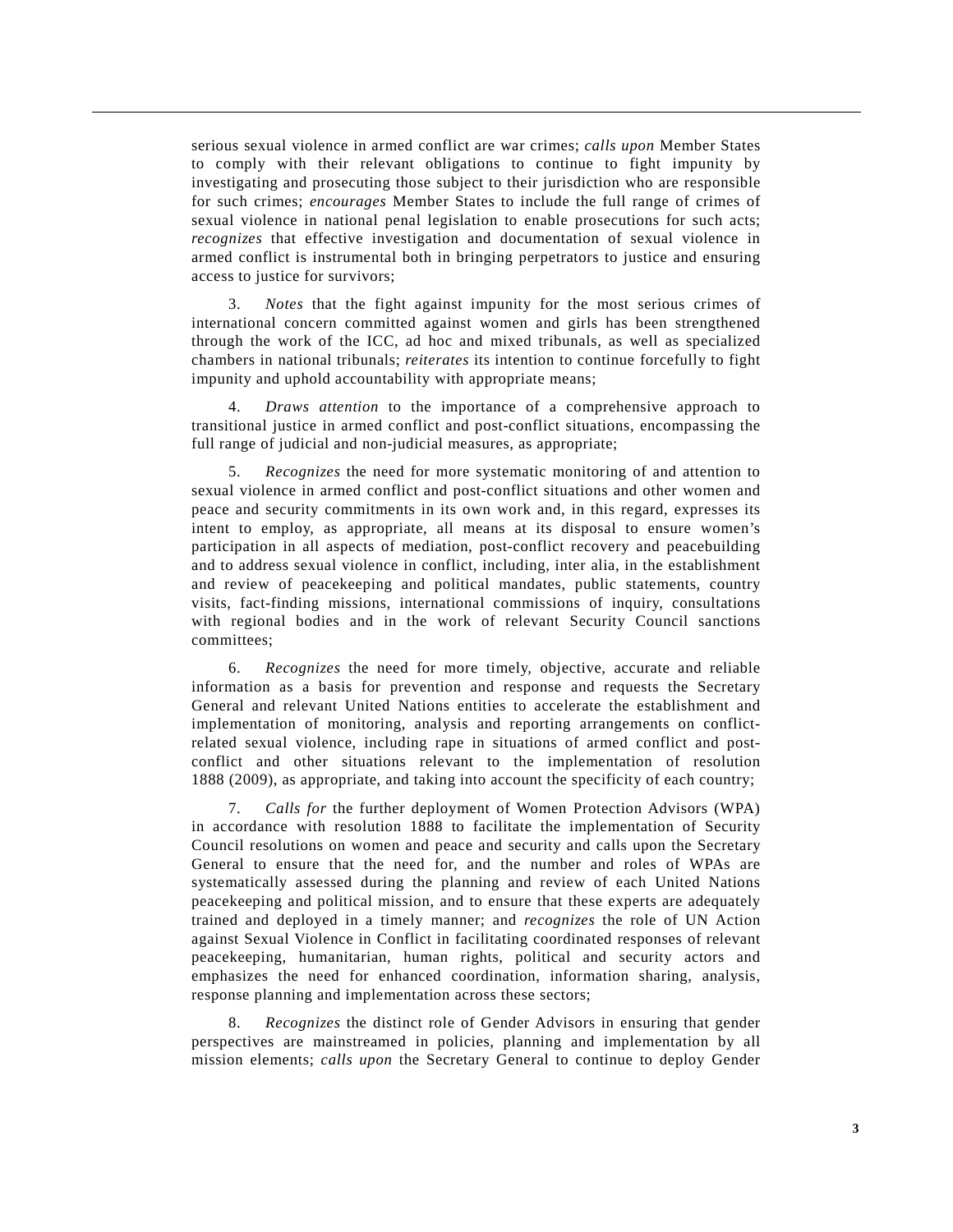Advisors to the relevant United Nations peacekeeping and political missions as well as humanitarian operations and to ensure comprehensive gender training of all relevant peacekeeping and civilian personnel;

 9. *Acknowledges* the efforts of United Nations entities in ensuring United Nations Commissions of Inquiry in armed conflict and post-conflict situations have, where necessary, sexual and gender-based crimes expertise to accurately document such crimes and *encourages* all Member States to support these efforts;

 10. *Reiterates* its demand for the complete cessation with immediate effect by all parties to armed conflict of all acts of sexual violence and its call for these parties to make and implement specific time-bound commitments to combat sexual violence, which should include, inter alia, issuance of clear orders through chains of command prohibiting sexual violence and accountability for breaching these orders, the prohibition of sexual violence in Codes of Conduct, military and police field manuals or equivalent and to make and implement specific commitments on timely investigation of alleged abuses; and *further calls upon* all relevant parties to armed conflict to cooperate in the framework of such commitments, with appropriate United Nations mission personnel who monitor their implementation, and calls upon the parties to designate, as appropriate, a high-level representative responsible for ensuring implementation of such commitments;

 11. *Emphasizes* the important role that can be played by women, civil society, including women's organizations, and formal and informal community leaders in exerting influence over parties to armed conflict with respect to addressing sexual violence;

 12. *Reiterates* the importance of addressing sexual violence in armed conflict whenever relevant, in mediation efforts, ceasefires and peace agreements; *requests* the Secretary-General, Member States and regional organizations, where appropriate, to ensure that mediators and envoys, in situations where it is used as a method or tactic of war, or as part of a widespread or systematic attack against civilian populations, engage on sexual violence issues, including with women, civil society, including women's organizations and survivors of sexual violence, and ensure that such concerns are reflected in specific provisions of peace agreements, including those related to security arrangements and transitional justice mechanisms; *urges* the inclusion of sexual violence in the definition of acts prohibited by ceasefires and in provisions for ceasefire monitoring; *stresses the need for* the exclusion of sexual violence crimes from amnesty provisions in the context of conflict resolution processes;

 13. *Urges* existing sanctions committees, where within the scope of the relevant criteria for designation, and consistent with resolution 1960 (2010) to apply targeted sanctions against those who perpetrate and direct sexual violence in conflict; and *reiterates* its intention, when adopting or renewing targeted sanctions in situations of armed conflict, to consider including, where appropriate, designation criteria pertaining to acts of rape and other forms of serious sexual violence;

 14. *Recognizes* the role of United Nations peacekeeping contingents in preventing sexual violence, and, in this respect, *calls for* all pre-deployment and inmission training of troop- and police-contributing country contingents to include training on sexual and gender-based violence, which also takes into account the distinct needs of children; *further encourages* troop- and police-contributing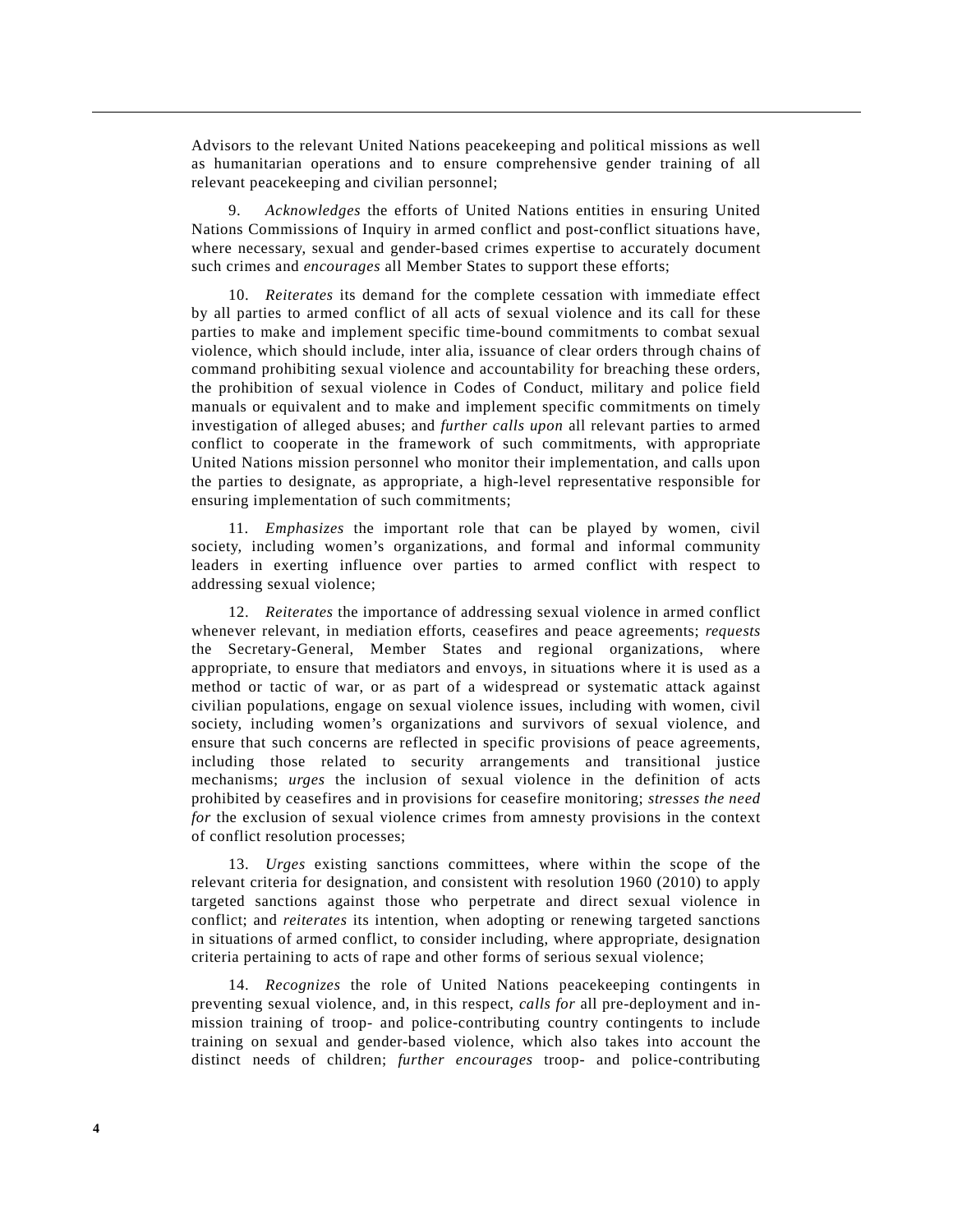countries to increase the number of women recruited and deployed in peace operations;

 15. *Requests* the Secretary-General to continue and strengthen efforts to implement the policy of zero tolerance on sexual exploitation and abuse by United Nations personnel and urges concerned Member States to ensure full accountability, including prosecutions, in cases of such conduct involving their nationals;

 16. *Requests* the Secretary-General and relevant United Nations entities to assist national authorities, with the effective participation of women, in addressing sexual violence concerns explicitly in:

 (a) disarmament, demobilization and reintegration processes, including, inter alia, by establishing protection mechanisms for women and children in cantonment sites, as well as for civilians in close proximity of cantonment sites and in communities of return, and by offering trauma and reintegration support to women and children formerly associated with armed groups, as well as ex-combatants;

 (b) security sector reform processes and arrangements, including through the provision of adequate training for security personnel, encouraging the inclusion of more women in the security sector and effective vetting processes in order to exclude from the security sector those who have perpetrated or are responsible for acts of sexual violence;

 (c) justice sector reform initiatives, including through legislative and policy reforms that address sexual violence; training in sexual and gender-based violence of justice and security sector professionals and the inclusion of more women at professional levels in these sectors; and judicial proceedings that take into account the distinct needs and protection of witnesses as well as survivors of sexual violence in armed conflict and post-conflict situations, and their family members;

 17. *Recognizes* that women who have been forcefully abducted into armed groups and armed forces, as well as children, are especially vulnerable to sexual violence in armed conflict and post-conflict situations and as such *demands* that parties to armed conflict immediately identify and release such persons from their ranks;

 18. *Encourages* concerned Member States to draw upon the expertise of the United Nations Team of Experts established pursuant to resolution 1888 (2009) as appropriate to strengthen the rule of law and the capacity of civilian and military justice systems to address sexual violence in armed conflict and post-conflict situations as part of broader efforts to strengthen institutional safeguards against impunity;

 19. *Recognizing* the importance of providing timely assistance to survivors of sexual violence, urges United Nations entities and donors to provide non-discriminatory and comprehensive health services, including sexual and reproductive health, psychosocial, legal, and livelihood support and other multi-sectoral services for survivors of sexual violence, taking into account the specific needs of persons with disabilities; *calls for* support to national institutions and local civil society networks in increasing resources and strengthening capacities to provide the abovementioned services to survivors of sexual violence; *encourages* Member States and donors to support national and international programs that assist victims of sexual violence such as the Trust Fund for Victims established by the